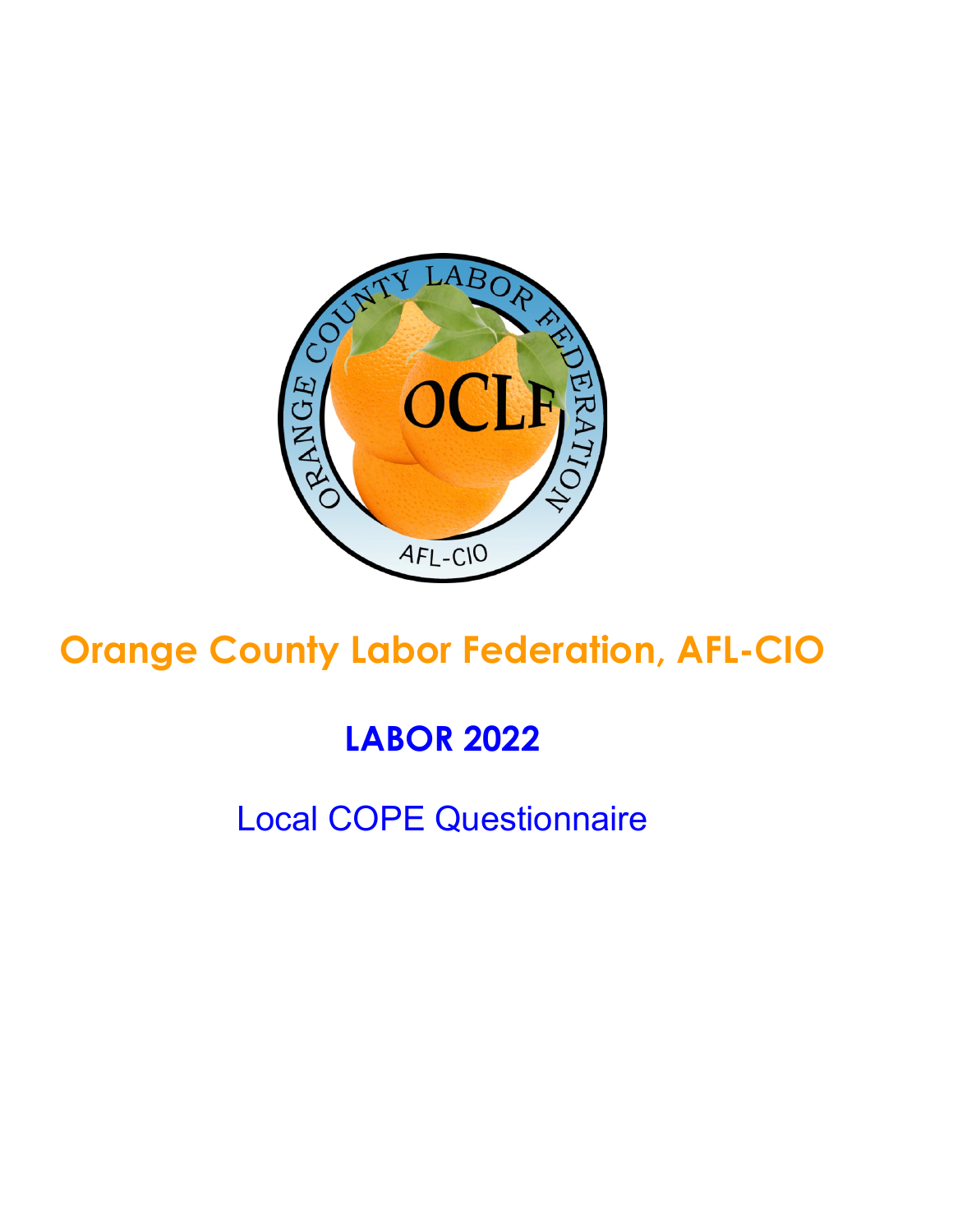Thank you for responding to the Orange County Labor Federation's COPE Questionnaire.

The Orange County Labor Federation represents more than 250,000 working men and women and 93 affiliated unions in Orange County. Your responses to these questions will be used by our members and leaders to make endorsement decisions.

Completed Questionnaires and Bio Page must be completed and returned promptly by **Thursday, December 2nd, 2021 (by 5pm)** and may be emailed or mailed to the Orange County Labor Federation

| Email Address:   | luis@oclabor.org                                                   |
|------------------|--------------------------------------------------------------------|
| Mailing Address: | 309 N. Rampart St., Suite A, Orange, CA 92868                      |
|                  | (We will NOT accept any packages from non-union carriers (FedEx)). |

### **Background**

| Name:                        |  |
|------------------------------|--|
| Office Sought:               |  |
| Home Address                 |  |
| Occupation:                  |  |
| Employer:                    |  |
| <b>Work Address:</b>         |  |
| Work Phone:                  |  |
| Campaign office address:     |  |
| Phone:                       |  |
| E-Mail:                      |  |
| <b>Political Consultant:</b> |  |
| Campaign ID Number:          |  |
| <b>Political Party:</b>      |  |

*Continued*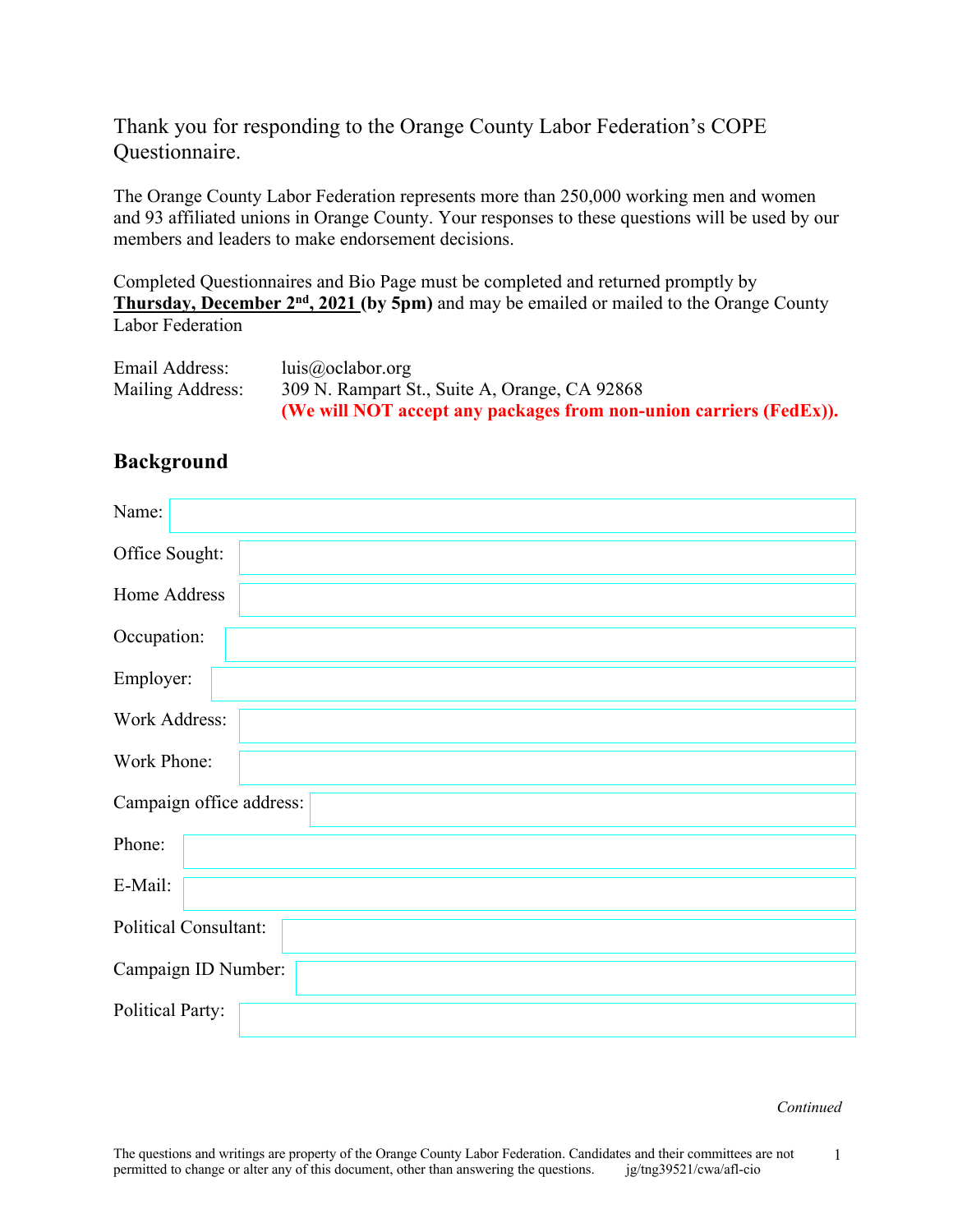## **Introduction**

- 1. Which public offices have you held?
- 2. Briefly describe your educational background.
- 3. Briefly describe your work background.
- 4. Describe your history with unions as an individual and politically.
- 5. To what fraternal, professional, civic, or social organizations do you belong?
- 6. From what other groups are you seeking, or have you received endorsements?
- 7. Specifically, have you in the past requested or received an endorsement from the Orange County Taxpayers Association?
- 8. Would you now seek or in the future seek or accept the endorsement of the Orange County Taxpayers Association or the Lincoln Club of Orange County?

## **A. Overview**

- 1. Briefly describe your key priorities if elected.
- 2. If the Orange County Labor Federation endorsed you, would you carry that endorsement on your materials?
- 3. What role would the Orange County Labor Federation and its unions play in consulting and advising you and your staff on important issues affecting California's workers?

#### *Please indicate whether you supported or opposed the following and explain your support or opposition. Please also note any work you did in support or opposition to these measures.*

- 4. Proposition 22 (Repeal of AB-5, November 2020)
- 5. Proposition 32 (Restricted union member voices, November 2012)
- 6. AFSCME VS Janus (Limiting collective bargaining rights for public workers, 2018)

2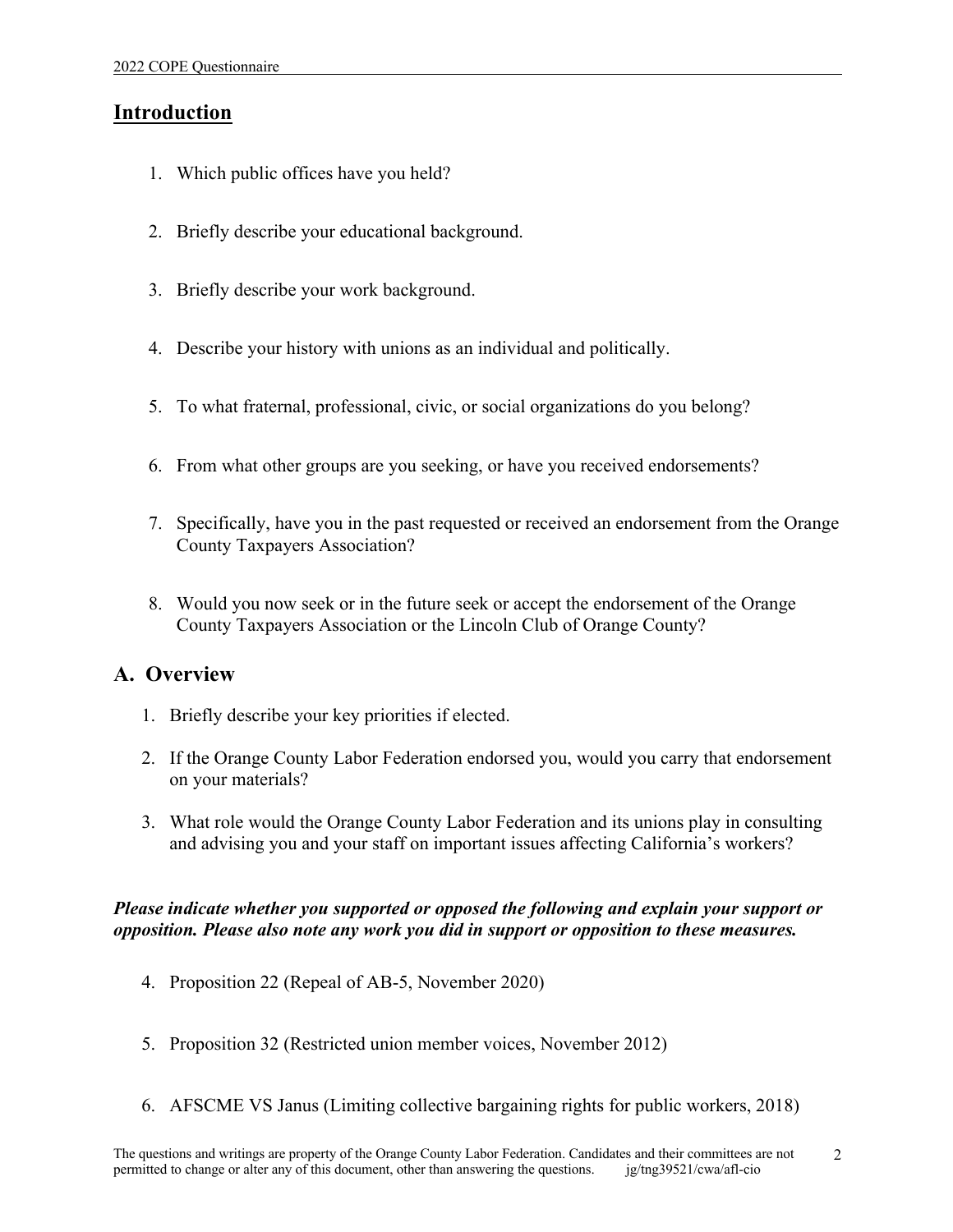**7.** PRO Act (Protecting the Right to Organize, 2021)

### **B. Promoting Workers' Freedom to Choose a Union**

- 1. What type of policies would you support in the future to promote workers' rights to organize?
- 2. Would you participate in any type of action or activity in support of workers who are trying to form a union and win a fair and equitable contract?
- 3. Would you support any laws the limit, prohibit, or otherwise prevent workers from freely joining a union?

#### *Please indicate whether you support or oppose the following policies and explain your support or opposition.*

- 1. Providing majority sign-up rights to all workers so they can organize a union free from employer intimidation.
- 2. Making California a so-called "right-to-work" state by prohibiting employers from agreeing to "union shop" contract provisions.
- 3. Support Community Workforce Agreements (CWA), to empower workers and the community when a project is proposed.

(Insert possible specific project questions if applicable)

- 4. Requiring private companies that contract to provide government services to report the number of workers they hire outside the county, state, and country.
- 5. Privatizing or contracting out of public services.
- 6. Requiring contractors to pay prevailing wage rates to workers.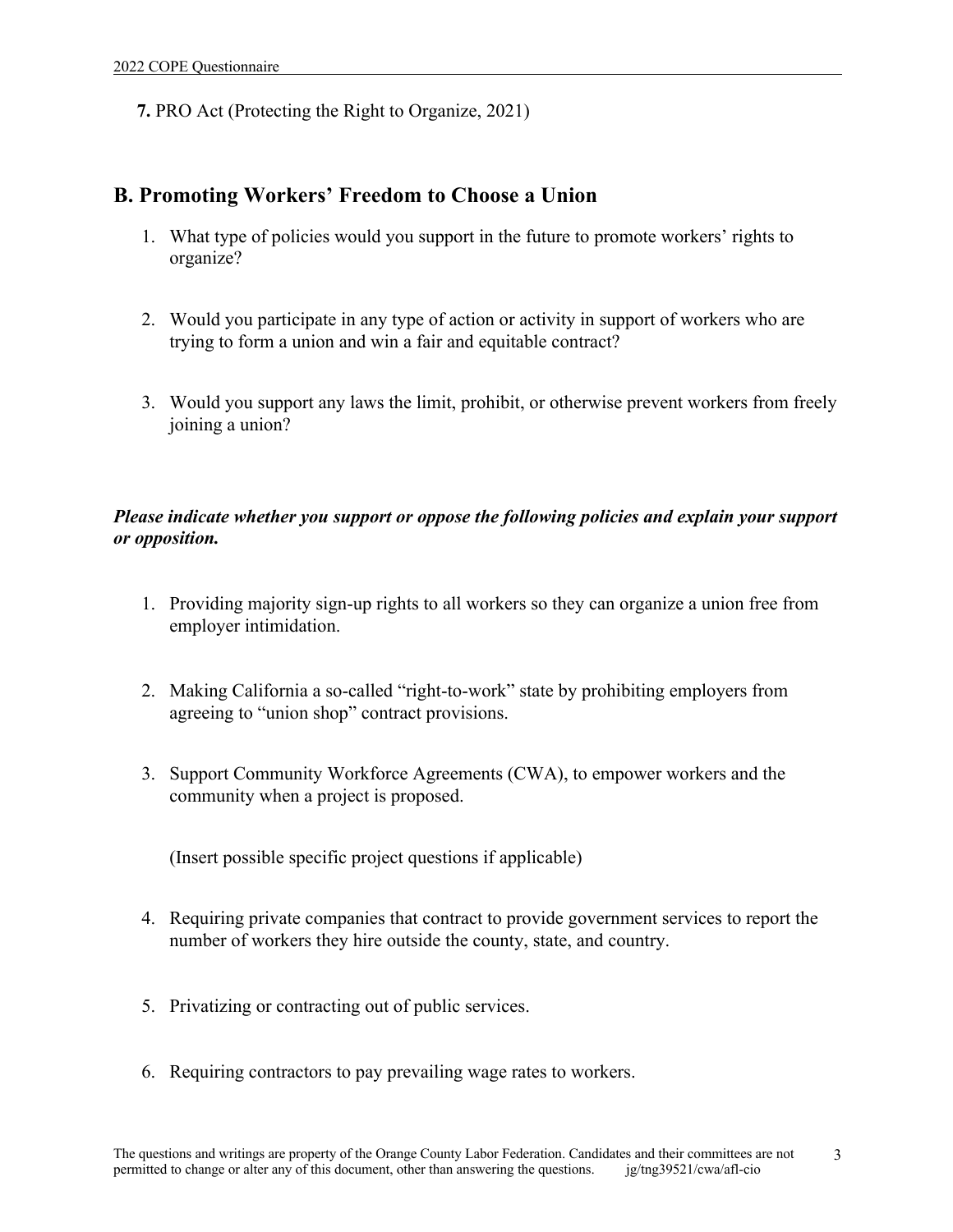- 7. Requiring developers to agree to Community Workforce Agreements (CWA).
- 8. Privatizing retirement benefits, including public pensions in California and Social Security benefits at the national level.
- 9. Strenghting AB-5, by increasing penalties on employers who intentionally misclassify workers as independent contractors to avoid providing benefits and workers compensation insurance.

### **C. Health Care**

Thousands of Orange County residents lack health insurance. The affordable care has been a step in the right direction, yet year after year, union members and their families must sacrifice wage increases and retirement security to maintain their health benefits. Legislation that forces more costs and risks onto the backs of working families will not solve the state's health care crisis. Real health care solutions require both expanding coverage and tackling rising costs.

#### *Please indicate whether you support or oppose the following policies and explain your support or opposition.*

- 1. Requiring employers to meet a minimum health care spending requirement, similar to a minimum wage, for all their workers.
- 2. Providing health care coverage to all Orange County children regardless of their immigration status.
- 3. Fully funding safety net services including public hospitals, community clinics, and emergency rooms.
- 4. **(FOR ORANGE COUNTY SUPERVISORS CANDIDATES ONLY)** Paying homecare providers livable wages stimulates local economies and saves the state money by ensuring a stable workforce that provides community-based care. Homecare services like those provided in the IHSS program are six to eight times cheaper than nursing home costs. What will you do to ensure the expansion home and community-based care like IHSS?

## **D. Ensuring Economic Security for Orange County Families**

Working families in Orange County face increasing economic uncertainty. Ongoing attempts to privatize retirement benefits – at the state and national level – continue to threaten retirement security. We need to increase wages, improve access to health care, preserve secure retirements, and expand worker protections to make sure that California workers can support their families.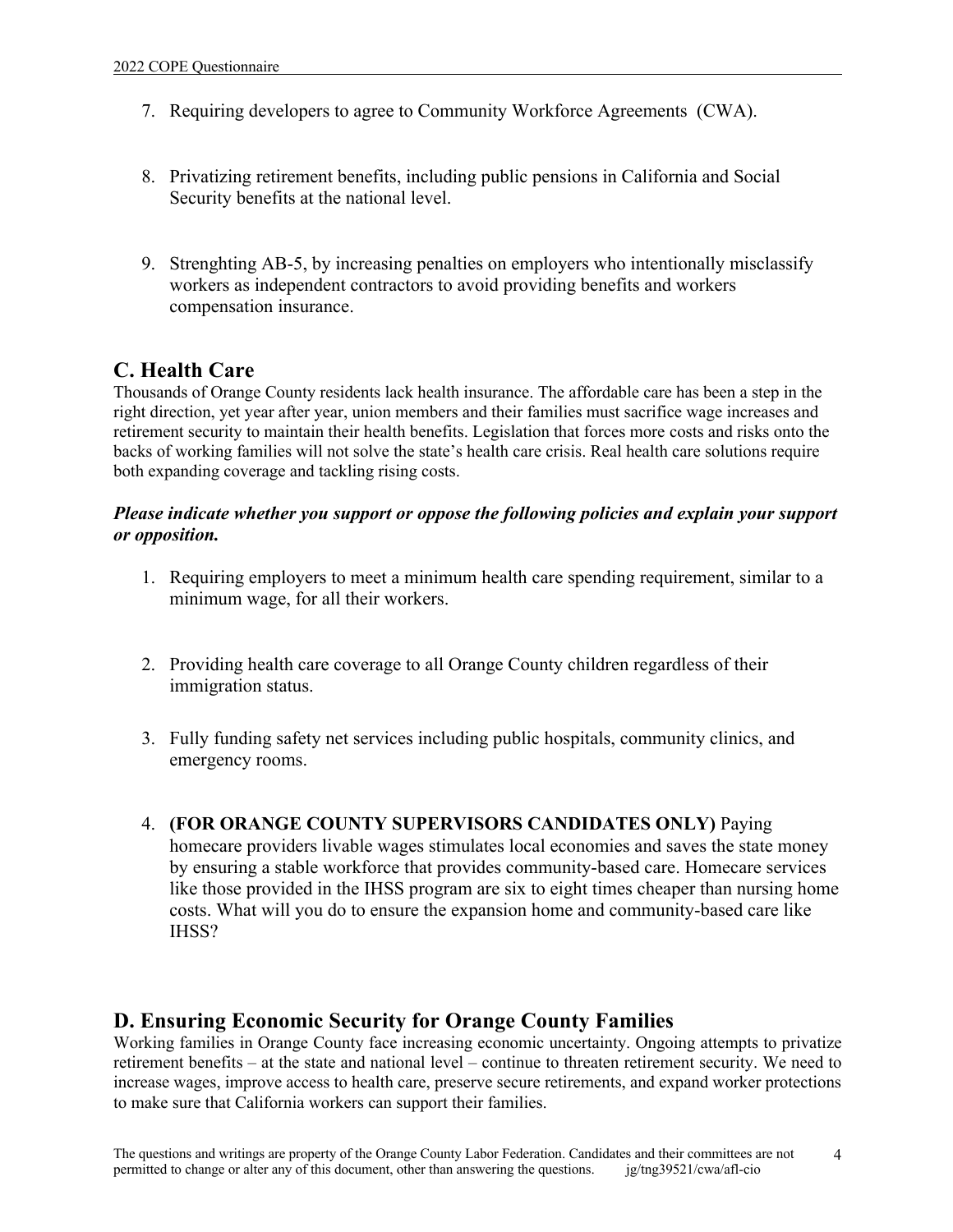- 1. What have you done and what would you propose doing in the future to promote economic security for working people?
- 2. Would you oppose any efforts to weaken basic worker protections, such as the eight-hour day, guaranteed lunch breaks, and prevailing wage?
- 3. How would you improve labor law enforcement in the underground economy?
- 4. Do you support AB-5, the landmark law protecting workers from misclassification?

5. **(FOR OC DA CANDIDATES ONLY)** Do you support bringing to justice companies that engage in wage theft and other types of illegal work retaliation and exploitation methods?

#### *Please indicate whether you support or oppose the following policies and explain your support or opposition.*

- **1.** Seeking new sources of revenue.
- **2.** Requiring more frequent property tax assessments on commercial properties.
- **3.** Disclosing which corporations receive tax credits.
- **4.** Raising taxes on high earners and corporations.

### **F. Investing in Education and Workforce Development**

Orange County faces an impending workforce crisis. Skill shortages, due largely to mass retirements and growth, are projected for a range of highly skilled occupations in industries critical to California's economic base. According to the State's Economic Strategy Panel, job openings by 2014 will reach over half a million in the healthcare, manufacturing, and infrastructure/construction industries alone. These are high wage jobs, many of which do not require a college degree.

There is mounting concern that Orange County's existing education, training, and retraining systems are ill equipped to provide the skilled workforce our state needs. Too many young people are not graduating from high school, too few high school graduates have basic technical skills, and working adults have limited opportunities for lifelong education and career advancement.

**1.** Briefly describe the key changes you would propose to enhance educational quality and improve educational opportunities in each of these settings (a) primary, (b) secondary, and (c) higher education.

5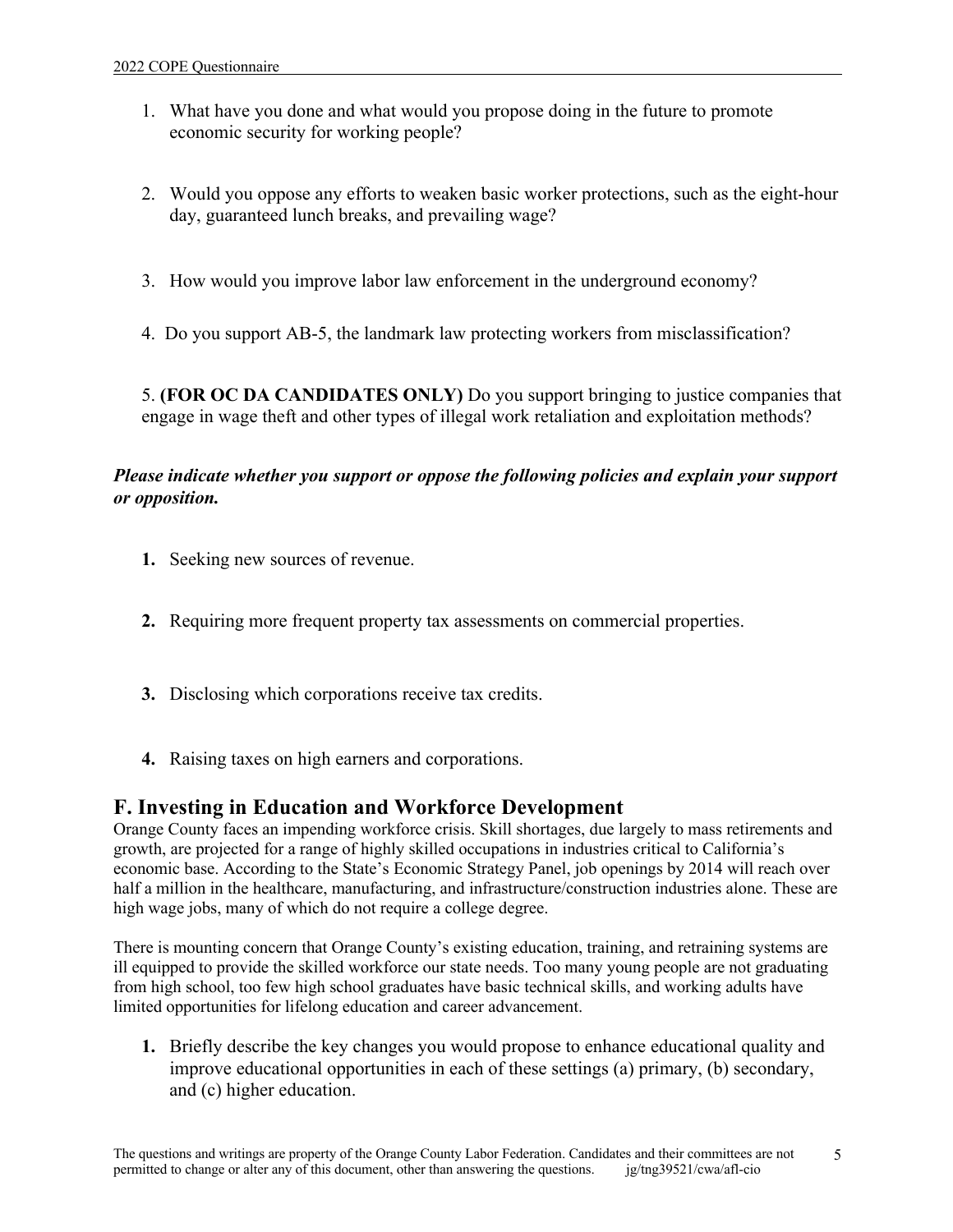**2.** How would you make public job training, retraining, and skill upgrading available to more Orange County workers?

#### *Please indicate whether you support or oppose the following policies and explain your support or opposition.*

- **3.** Creating a school voucher program that diverts money from public schools.
- **4.** Expanding union apprenticeship programs and labor-management training partnerships.
- **5.** Ensuring that "green jobs" are union jobs that pay a living wage.
- **6.** Expanding Career Technical Education (CTE) programs.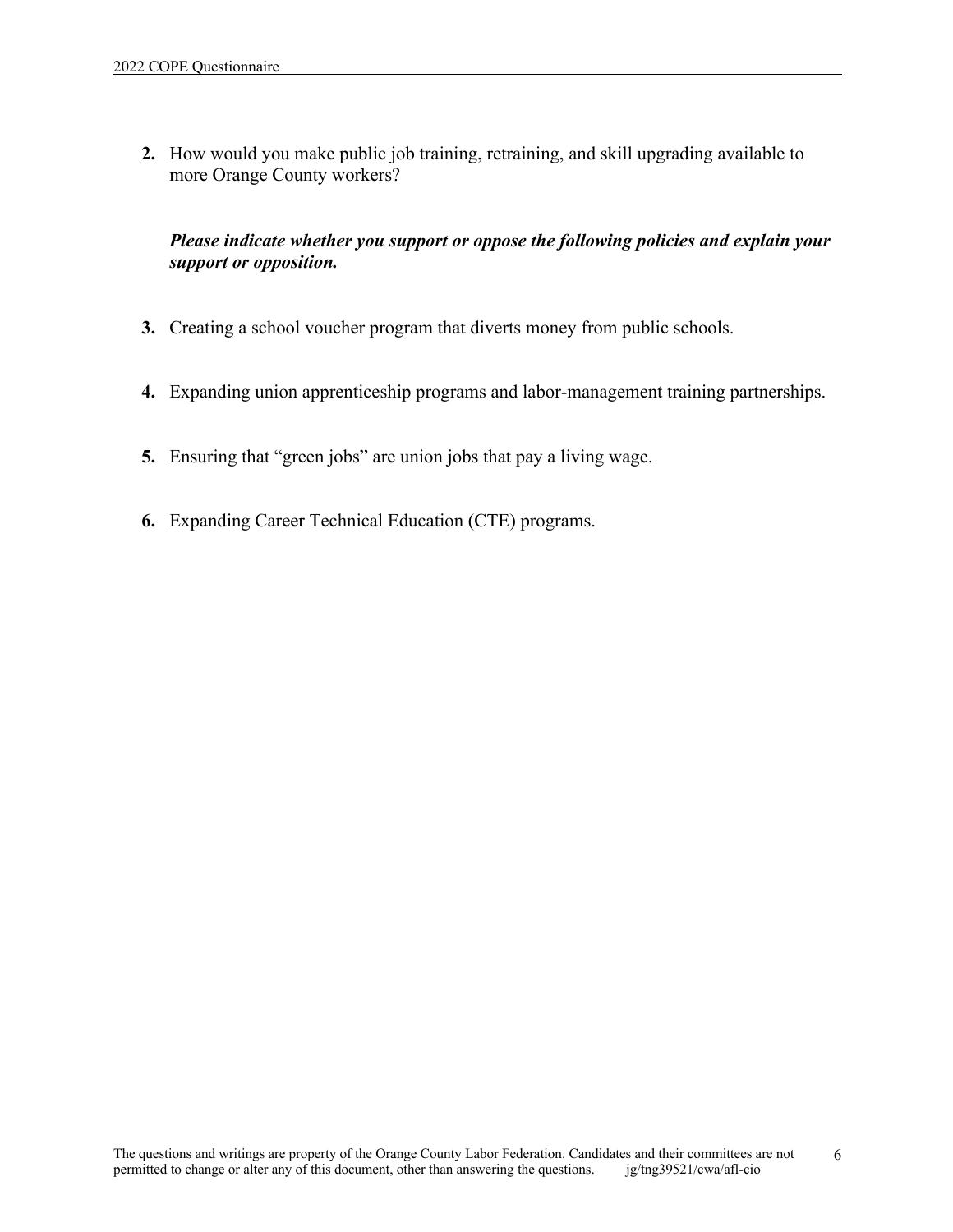### **CANDIDATE PLEDGE Supporting the right of workers to choose a union**

Union membership not only benefits the workers, but it also builds a stronger community and contributes to the economic vitality of our state. Union workers earn 30% higher wages and are 63% more likely to have employer-provided health insurance. Unions give workers a voice on the job and provide economic stability for millions of working families.

All workers deserve a real right to organize. Under existing law, employers have many ways to pressure workers not to join a union. Each year, over 23,000 workers in the US are fired or punished for trying to organize a union. That is why we ask elected officials who believe in the right to organize to stand with workers when they are struggling to join a union or bargain for a fair contract.

The Orange County Labor Federation asks you, as a candidate and elected official, to be more than a vote for Labor, we ask you to be a champion of the right of workers to organize a union and bargain collectively. Whether it means writing a letter of support for an organizing campaign or calling employers directly to urge neutrality, we ask you to join us in this effort to win a real right to organize.

#### *As a candidate and elected official I hereby pledge to actively and publicly:*

- 1. Support workers who are organizing a union.
- 2. Support workers pushing for a fair and fast process for demonstrating majority support for unionization, including neutrality and majority sign-up.
- 3. Support measures to reform labor law and give workers a real right to organize without employer intimidation.
- 4. Encourage employers to remain neutral in organizing campaigns and allow workers to decide for themselves whether to join a union.
- 5. Encourage employers to negotiate a first contract with the union within 90 days after the majority of workers express their choice in favor of forming a union and to negotiate all subsequent agreements in good faith and abide by those agreements.
- 6. Support workers in getting a fair contract that allows them to support their families and contribute to their communities.
- 7. Honor union boycotts of employers who violate the right to organize or refuse to bargain in good faith.

7